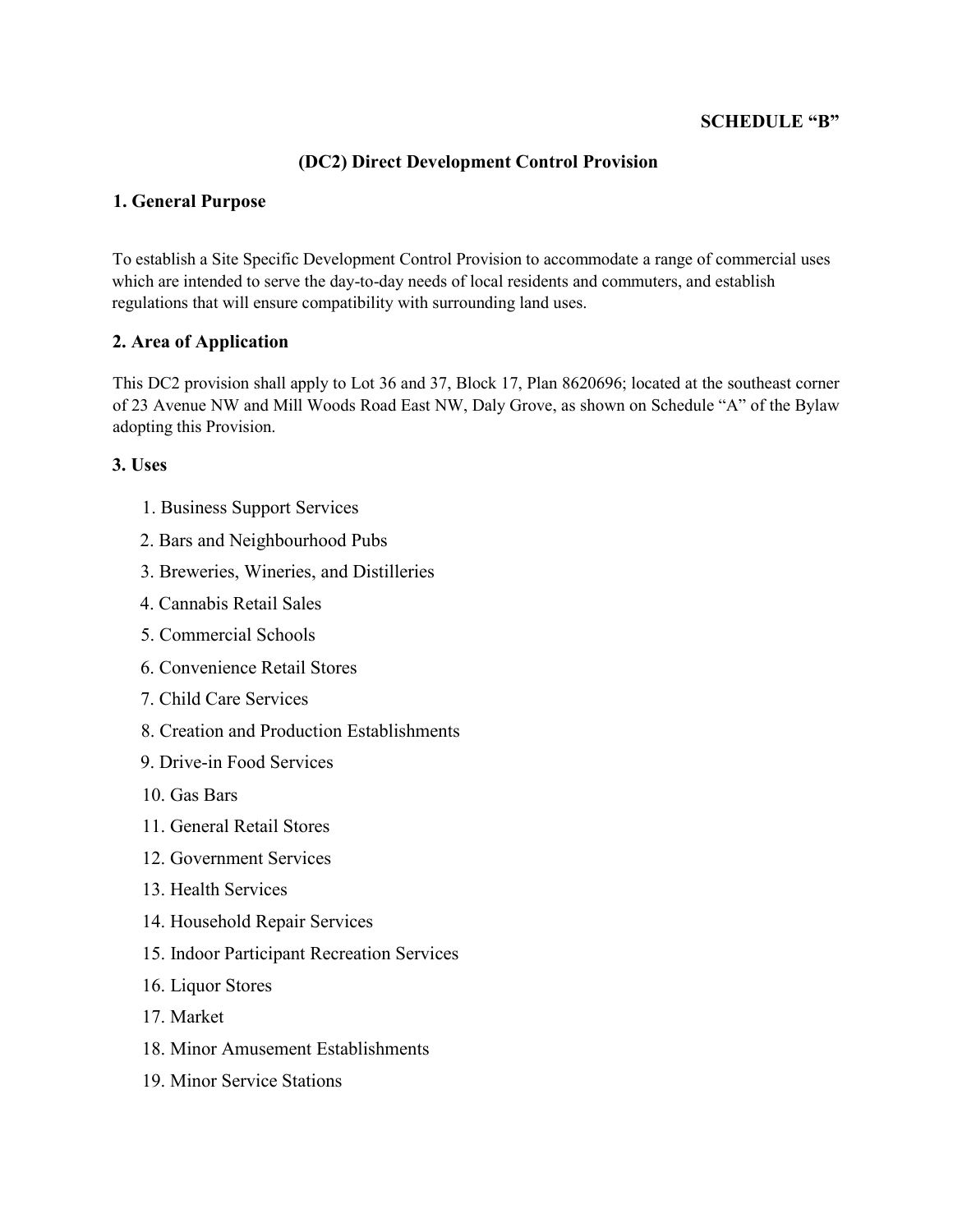- 20. Personal Service Shops
- 21. Professional, Financial and Office Support Services
- 22. Rapid Drive-through Vehicle Services
- 23. Religious Assembly
- 24. Residential Sales Centre
- 25. Restaurants
- 26. Secondhand Stores
- 27. Special Event
- 28. Specialty Food Services
- 29. Veterinary Services
- 30. Fascia Off-premises Signs
- 29. Fascia On-premises Signs
- 30. Freestanding Off-premises Signs
- 31. Freestanding On-premises Signs
- 32. Major Digital Signs
- 33. Minor Digital On-premises Signs
- 35. Minor Digital On-premises Off-premises Signs
- 36. Temporary Off-premises
- 37. Temporary On-premises Signs

#### **4. Development Regulations for Uses**

- 1. Notwithstanding Section 720.3(2) of the Zoning Bylaw, a Site Plan is not appended to this Provision.
- 2. The maximum Floor Area of any individual business premises shall not exceed 2,500 m2 except:
	- a. Bars and Neighbourhood Pubs and Restaurants Uses shall not exceed 360 m<sup>2</sup> of Public Space;
	- b. the maximum gross Floor Area for Convenience Retail Stores Use shall not exceed 325  $m^2$ ; and
	- c. The maximum gross Floor Area for Secondhand Stores Use shall not exceed  $275 \text{ m}^2$ .
- 3. Rapid Drive-through Vehicle Services shall be limited to a single bay automatic car wash in accordance with the following provisions:
	- a. that the proposed car wash shall not be located less than 60.0 m from the Site's southernmost Lot line;
	- b. that the proposed car wash shall not be located less than 40.0 m from the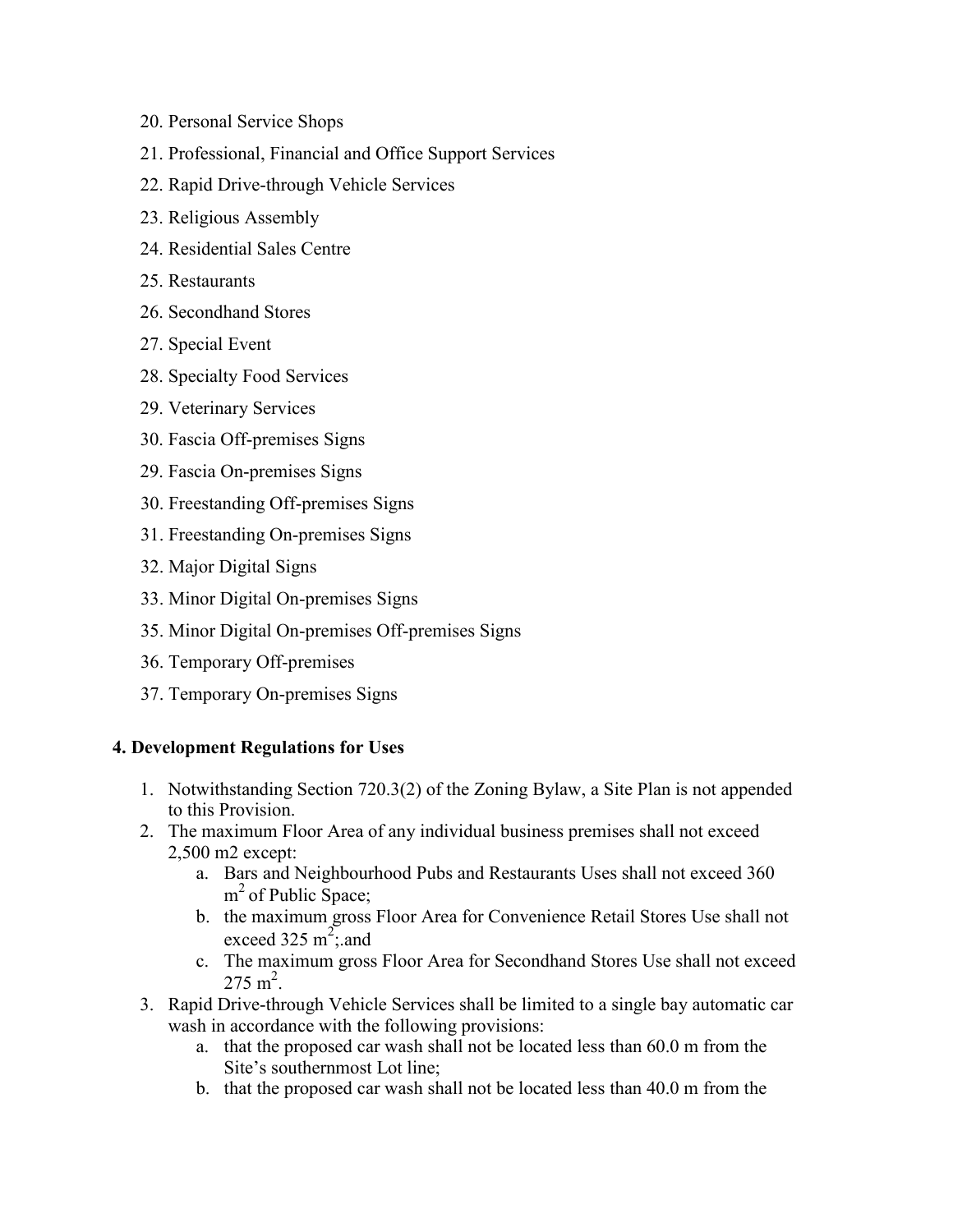Site's easternmost Lot line; and

c. all operations and mechanical equipment associated with this Use shall be located within an enclosed building.

d.

5. Drive-in Food Services shall be limited to its current location in the southwest corner of the site.

## **5. Development Regulations for Site Layout and Built Form**

- 1. The maximum Floor Area Ratio shall be 1.0.
- 2. The maximum Height shall be 10.0 m.
- 3. A minimum Setback of 3.0 m shall be required along the northernmost, westernmost, and southernmost Lot Lines.
- 4. A minimum Setback of 2.0 m shall be required along the easternmost Lot Line.
- 5. A 1.8 m high screen Fence shall be required on the easternmost and southernmost Lot Lines.
- 6. Signs shall comply with the regulations for Permitted and Discretionary Uses found in Schedule 59E of the Zoning Bylaw except:
	- a. The maximum Area for Minor Digital On-premises Signs, Minor Digital Onpremises Off-premises Signs, Minor Digital Off-premises Signs and Major Digital Signs shall be 10.0 m2.

## **6. Development Regulations for Parking, Loading, Storage and Access**

- 1. Vehicular access shall be from the adjacent public roadways, to the satisfaction of the Development Officer in consultation with Subdivision and Development Coordination.
- 2. No parking, loading, storage, trash collection, outdoor service or display area shall be permitted within a Setback.

# **7.Other Regulations**

1. For the areas and buffers depicted in Appendix I prior to the issuance of a Development Permit for the construction/ or addition of a new building, excluding a development permit for demolition, excavation, signage, or change of use, Environmental Site Assessment (ESA) work such as, but not limited to, additional Phase II ESAs, Remedial Action Plan(s), and/or Risk Management Plan(s), may be required at the discretion of the Development Officer in consultation with the Environmental Planner, to be submitted and reviewed to the satisfaction of the Development Officer. The Development Officer shall impose any Development Permit conditions necessary, prior to the release of the drawings for Building Permit review, to ensure that the Site is suitable for the full range of uses contemplated in the Development Permit application.